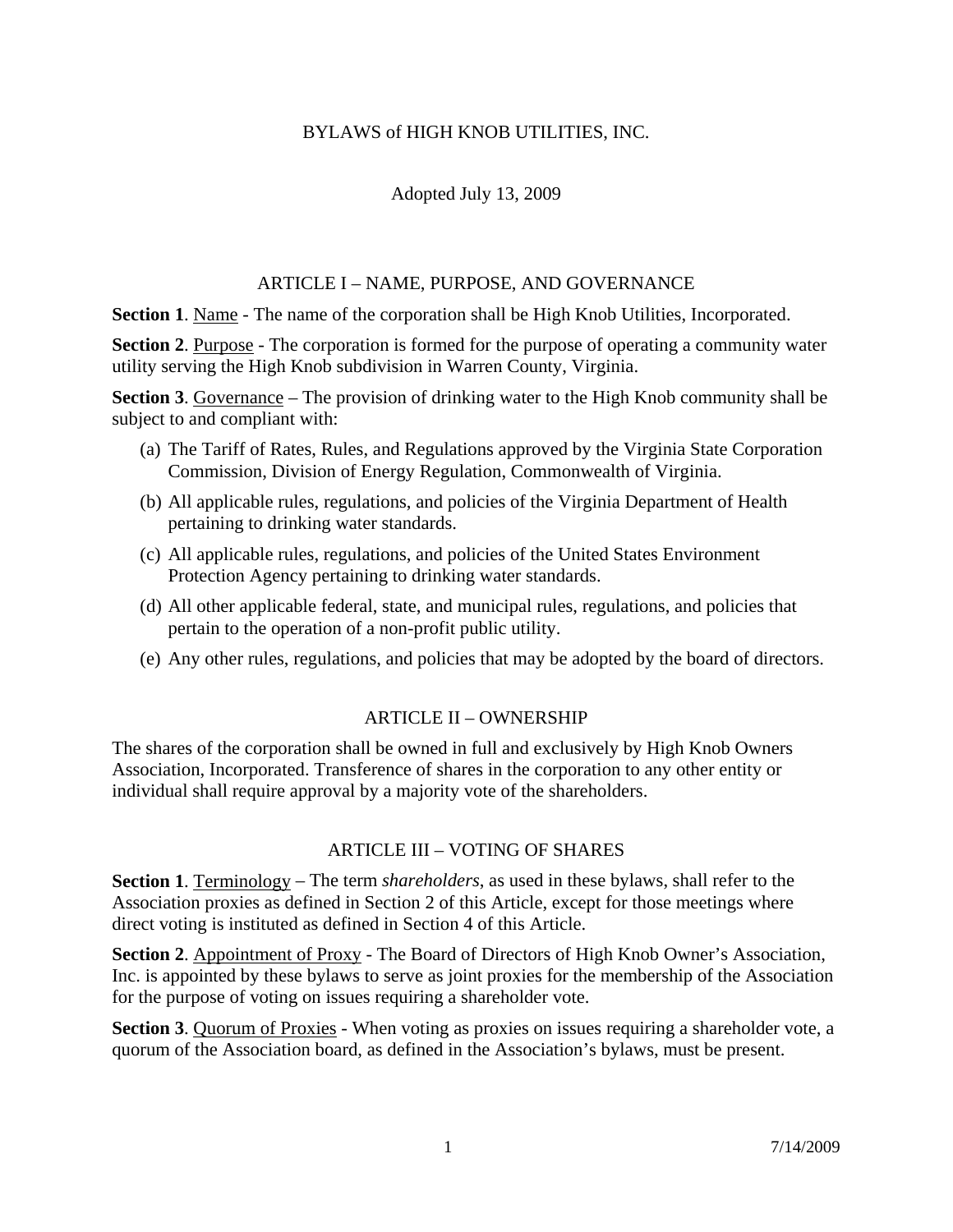**Section 4.** Representation - The shares of the corporation shall be considered to be equally divided among the Association board directors voting as proxies; that is, each voting director shall represent an equal number of shares.

**Section 5**. Direct Voting by Shareholders - Association members may exercise the right to directly vote on issues requiring a shareholder vote as follows:

- (a) A quorum of Association members, as specified by the Association bylaws, must be present at any meeting where a direct shareholder vote is to take place.
- (b) Prior to any shareholder votes, a declaration of the intent to vote directly shall be submitted, in writing, to the Association board.
- (c) After receiving such written declaration for direct voting, the Association board shall ask the presiding officer to immediately conduct a vote to determine support for direct voting of shares.
- (d) Direct voting of shares shall be instituted by a majority vote of the Association members present at the meeting, and shall apply to all shareholder votes taken during the meeting.
- (e) When support for direct voting of shares is established, each Association member present shall represent an equal number of shares, and the joint proxy status of the Association board established in Article III, Section 2, shall be suspended for duration of the meeting.
- (f) When direct voting has been successfully instituted; voting is limited to those physically present.
- (g) If a quorum of Association members cannot be established, voting shall revert to the Association board members as described in Sections 2-4 of this Article.

# ARTICLE IV – SHAREHOLDER MEETINGS

**Section I.** Place Of Meetings - Meetings of shareholders shall be held in the County of Warren, Commonwealth of Virginia. The specific date, time, and location shall be stated in the notice of the meeting.

**Section 2.** Annual Meeting – The corporation shall hold annually, on the first Saturday in October of each year, a meeting of shareholders. If, for any reason, the corporation shall not hold the meeting of shareholders on such day, it shall call a meeting in accordance with the provisions of Section 3 of this Article, and the meeting so called shall be designated specifically as the annual meeting.

**Section 3.** Special Meetings - The corporation shall hold a special meeting of shareholders as follows:

- (a) By call of the president of the board of directors.
- (b) By call of a majority of the board of directors.
- (c) By call of a majority of the High Knob Owners' Association board of directors.
- (d) By the written demand of a quorum of Association members, as defined in the Association bylaws.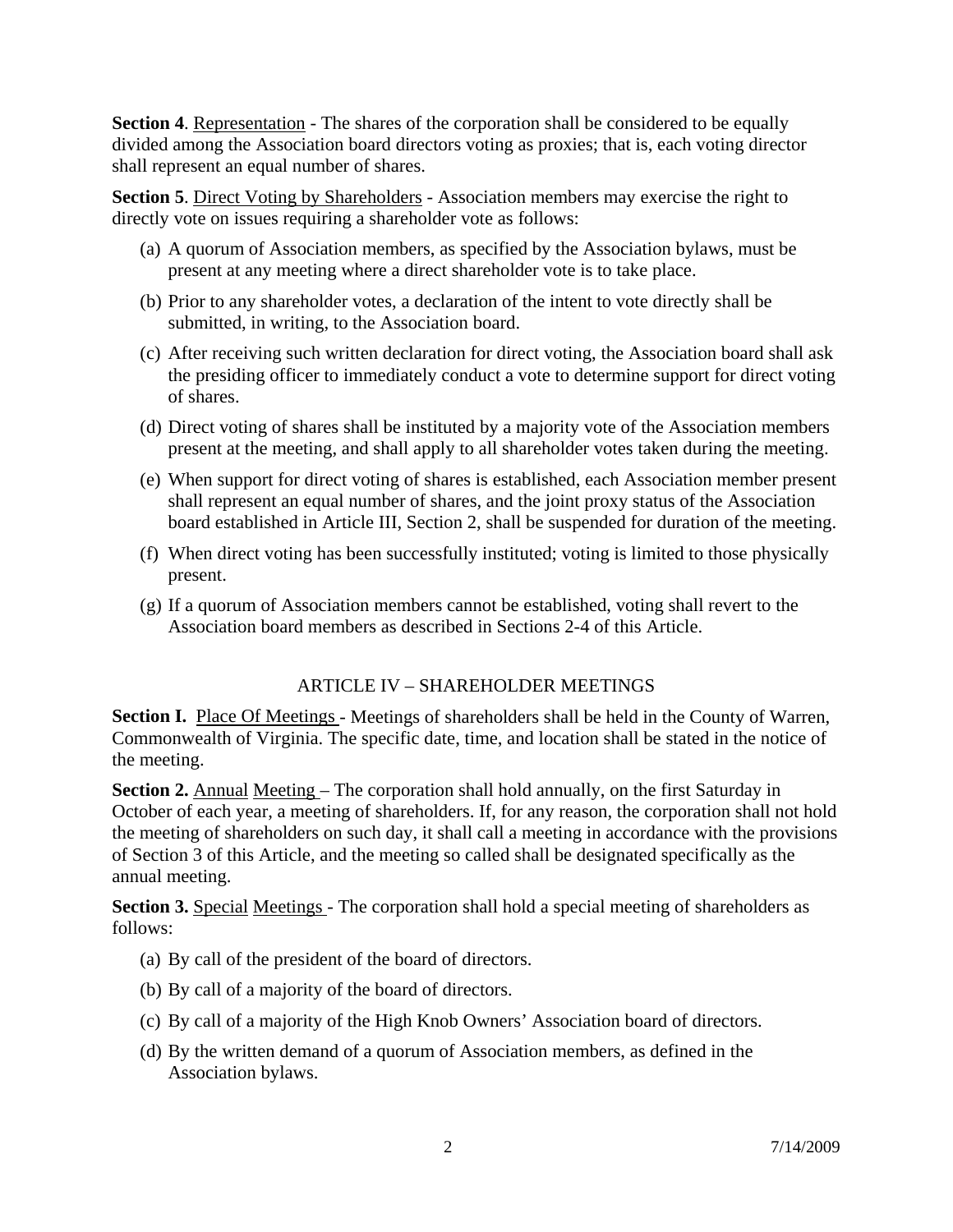**Section 4.** Notice of Meetings – Shareholders shall be notified of shareholder meetings as follows:

- (a) Shareholders shall be informed of the date, time, and place of each annual and special shareholders meeting. Such notice shall be given no less than ten or more than fifty days before the meeting date,
- (b) Unless otherwise required by statute, notice of an annual meeting need not state the purpose or purposes for which the meeting is called. Notice of any other special meeting shall state the purpose or purposes for which the meeting is called.
- (c) The posting of the notice on the official bulletin boards of the High Knob Owner's Association, Inc. shall constitute written notice under this section.

**Section 5.** Meeting Minutes – Copies of shareholder meeting minutes that have been approved by the board shall be available at the corporation office during regular business hours.

#### ARTICLE V - DIRECTORS

**Section 1.** Duties- All powers of the corporation, as well as the business and affairs of the corporation, shall be exercised by, and under the authority of, the High Knob Utility, Inc. board of directors.

**Section 2.** Qualification – At the time of election, directors shall be qualified as follows:

- (a) Must be at least 21 years of age.
- (b) Must be a member in good standing of the High Knob Owners' Association, Inc. as defined by the Association bylaws.
- (c) Must provide consent prior to being elected.

**Section 3.** Number of Directors - The number of directors shall be established as follows:

- (a) The board of directors shall consist of no less than three and no more than five directors.
- (b) This number may be increased or decreased by a majority vote of the board of directors or the shareholders. In this case, the increase or decrease in the number of directors applies only until the next election of directors, at which time the number of directors shall revert to the number specified in Section 3 (a) above.
- (c) Otherwise, the number of directors can be changed by amendment to these bylaws as described in Article IX, Section 1.
- (d) For both (a) and (b) above, the board of directors shall not increase or decrease the number of directors by more than one position during the period between annual elections of directors. The shareholders may increase or decrease the number by any number.

**Section 4.** Term of Office - The term of a director's office shall start immediately upon election and shall continue until the conclusion of the election at the next annual meeting.

**Section 5**. Dual Representation – A member of the High Knob Owner's Association board of directors may be elected as a director. No more than two directors shall serve on both boards.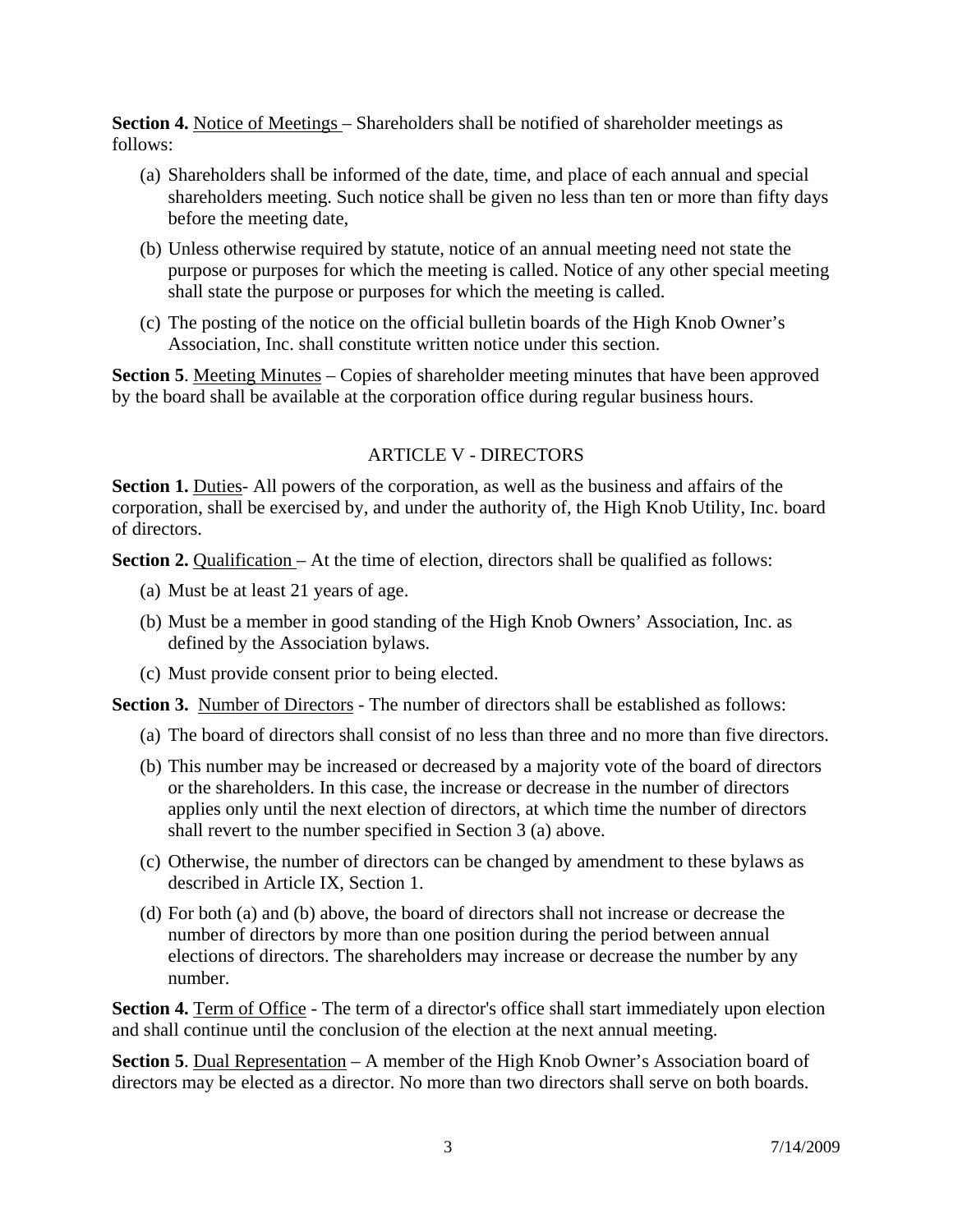**Section 6.** Election - Directors are elected at the annual shareholders meeting, as follows:

- (a) The current board shall present a written slate of candidates to the shareholders at the annual meeting prior to the election.
- (b) Nomination of additional qualified candidates shall be accepted from the floor.
- (c) Each shareholder shall be provided a ballot listing all nominees.
- (d) The shareholders shall mark their ballots.
- (e) Ballots shall be collected and tabulated by the Secretary of the corporation.
- (f) The results of the voting shall be announced immediately at the annual meeting.

**Section 7.** Conflict of Interest – Any member of the board who has a financial, personal, or official interest in, or conflict (or appearance of a conflict) with any matter pending before the board, of such nature that it prevents or may prevent that member from acting on the matter in an impartial manner, will offer to the board to voluntarily excuse him/herself and will vacate his seat and refrain from discussion and voting on said item.

**Section 8.** Removal – A director can be removed in the following ways:

- (a) The shareholders may remove any director for cause by a majority vote held during a special meeting called in accordance with Article IV, Section 3.
- (b) The board of directors may remove any director for cause during a board meeting called in accordance with Article IV, Section 3. The removal shall require a majority vote of the remaining board members.

**Section 9.** Vacancies - When a vacancy occurs on the board of directors, for whatever reason, the vacancy shall be filled as follows:

- (a) The shareholders may fill the vacancy by calling a special meeting as defined in Article IV, Section 3 and electing a qualified candidate as specified in Section 3 of this article.
- (b) The board of directors may fill the vacancy by electing a qualified candidate at any board of directors meeting.

**Section 10.** Compensation - Directors shall receive no compensation for their services.

**Section 11.** Expenses - Directors shall be reimbursed for all reasonable and customary out-of-pocket expenses incurred in carrying out the duties of their office. Requests for reimbursement in excess of two hundred and fifty dollars (\$250.00) must be approved by the board.

# ARTICLE VI - DIRECTORS' MEETINGS

**Section 1.** Meetings - All Board meetings shall be conducted as described below:

- (a) At least one regular board meeting shall be held in each calendar year quarter, at such time and place as shall be determined by the board.
- (b) Special meetings of the board may be called as follows:
	- The President may call a special meeting of the board.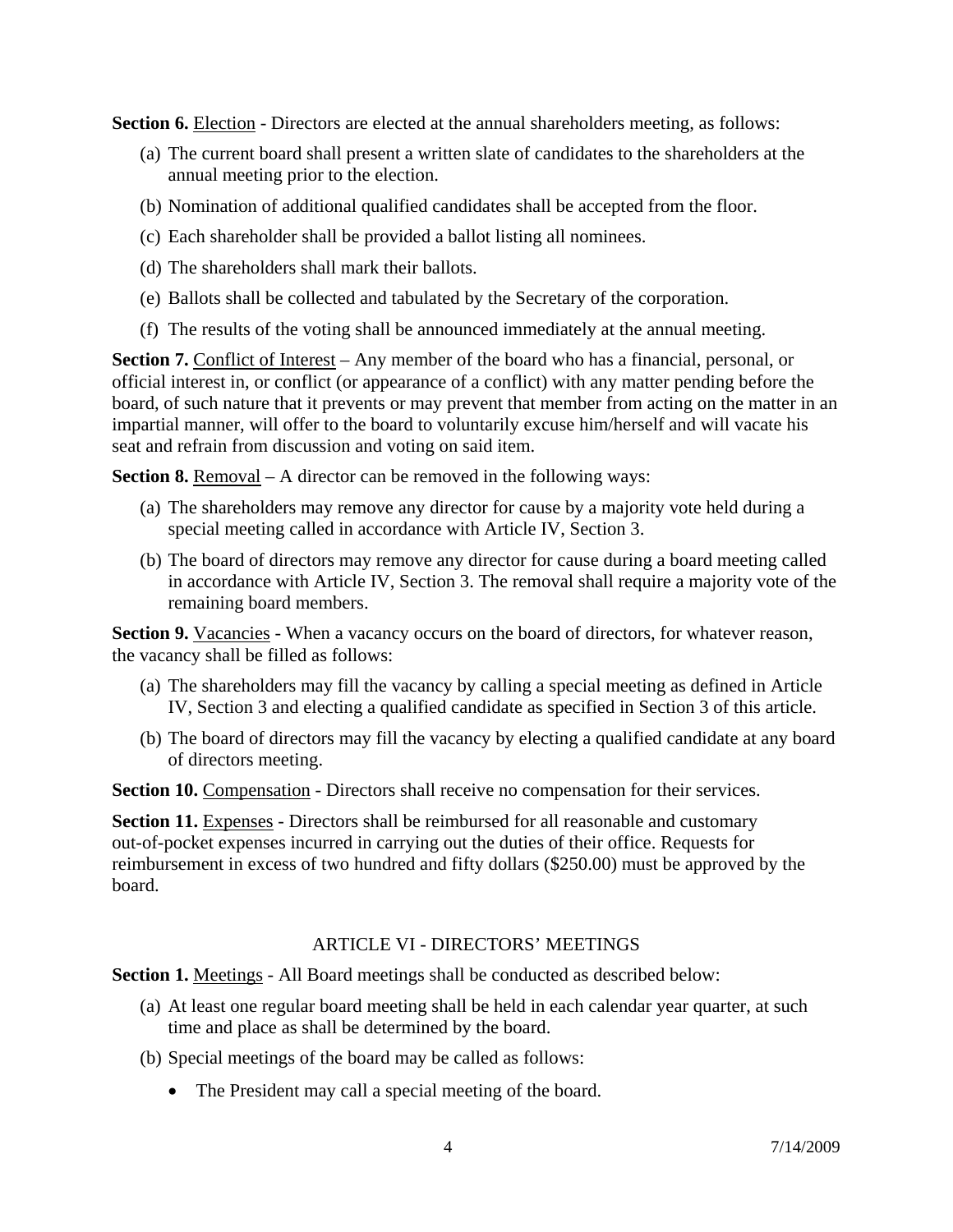- The President or Secretary shall call a special meeting of the board on written or verbal request of at least two directors.
- (c) An organization meeting shall be held immediately following the annual meeting. The primary purpose of this meeting is the election of officers, as defined in Article VII. Other organizational issues, such as the time, date and location of meetings, may also be decided.
- (d) Members of the board may participate in any meeting of the board by means of a telephone or video conference providing all persons participating can communicate with each other, and providing all persons attending the meeting can hear all of the participants.
- (e) Any action by the board required or permitted at any meeting may occur without a meeting if the action is taken by a majority of the board. The action shall be evidenced by one or more written consents stating the action taken and signed by each voting director and included in the minutes of the following meeting or filed with the corporate records reflecting the action taken. Action taken is effective when the last director signs the consent unless the consent specifies a different effective date, in which event the action taken is effective as of the date specified therein provided the consent states the date of execution by each director. A consent so signed has the effect of a meeting vote and may be described as such in any document.

**Section 2.** Notice to Directors – Directors shall be notified of board of directors meetings with notice to each director in person, or by mail, telephone, fax, or e-mail, as follows:

- (a) Directors shall be informed of the date, time, and place of each regular board meeting. Such notice shall be given no less than ten business days before the meeting date.
- (b) Notice of a special meeting of the board shall be given to the directors with as much advance notice as practicable.

**Section 3**. Notification to Members - Whenever possible, notices of regular and special board meetings shall be given to shareholders at least seventy-two hours before the meeting, either orally or in writing, except as noted in Article VIII, Section 1(b). Posting the notice on the official bulletin boards of the High Knob Owner's Association, Inc. shall constitute written notice.

**Section 4.** Quorum and Voting - A quorum of the board of directors consists of a majority of the number of directors. If a quorum is present when a vote is taken, the affirmative vote of a majority of the directors present is the act of the board of directors.

**Section 5.** Committees - The board of directors may create one or more committees and appoint members of the board of directors or other Association members to serve on them. The scope, authority, and responsibilities of the committee are delegated to it by the board of directors except as limited by law. The board may dissolve a committee at any time. The membership of each committee must include at least one board member.

**Section 6.** Executive Session - The board may convene in executive (closed) session upon the affirmative vote of a majority of the board members present in open session.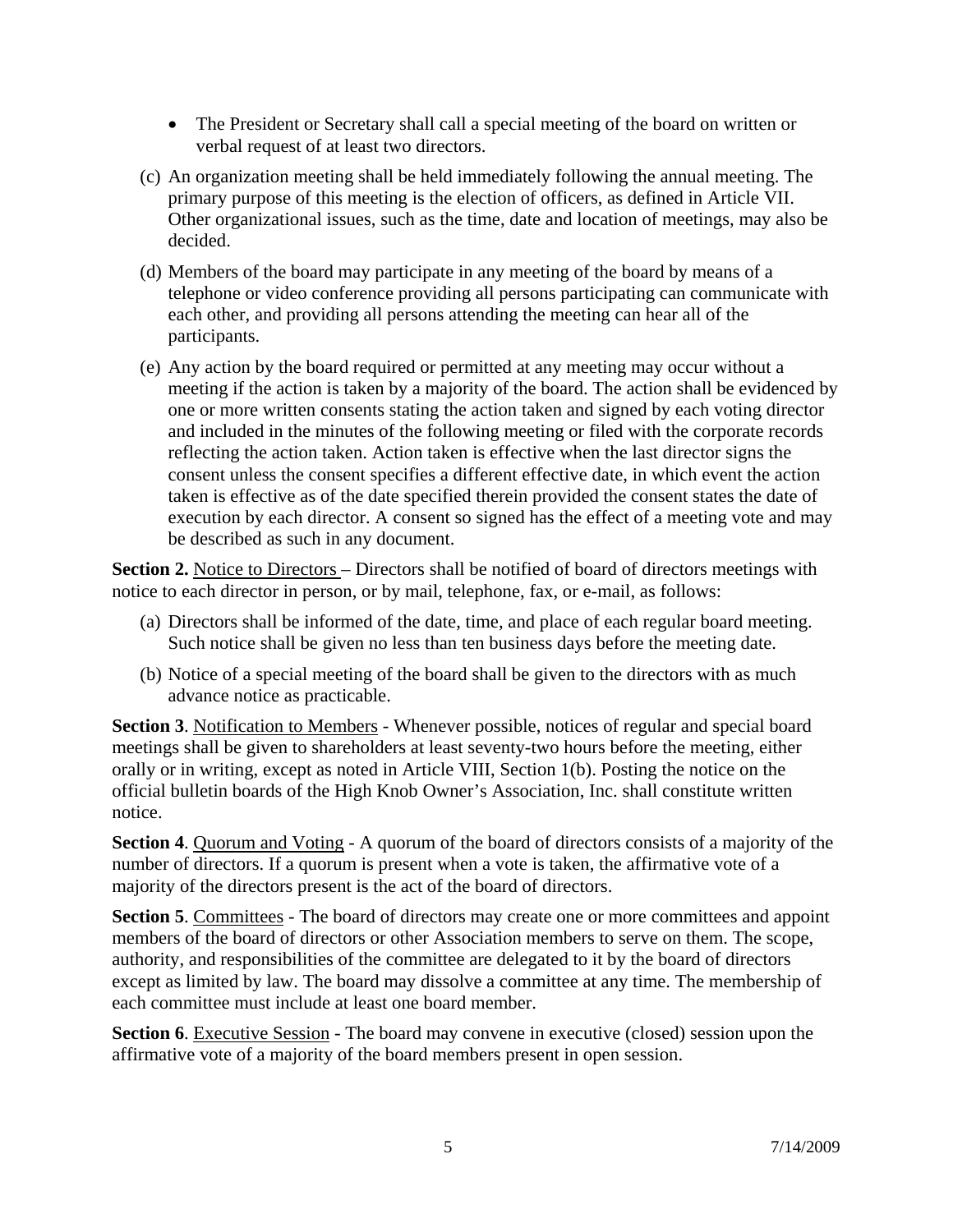- (a) Executive sessions of the board are limited to legal issues, personnel matters, violations of the tariff or corporate policies, or to discuss the personal liability of an individual customer to the corporation.
- (b) No action agreed upon in executive session shall become effective until the board votes on it in open meeting. The requirements of this section shall not require the disclosure of information in violation of any statute or law.

**Section 7**. Work Session - The board may, from time to time, convene in work sessions for activities requiring a level of effort outside the scope of time available during board meetings. No formal actions shall be taken at any work session. Such work sessions are open to shareholders, but to maximize the board's productivity in these sessions, participation of shareholders may be limited at the pleasure of the board.

**Section 8**. Meeting Minutes – The Secretary shall record accurate and complete minutes of all regular and special board meetings, as well as the organizational meeting. In the absence of the Secretary, the presiding officer shall appoint an individual to record the minutes. Copies of board meeting minutes that have been approved by the board shall be available at the corporation office during regular business hours. Minutes of work sessions may be recorded as determined by the board.

# ARTICLE VII – OFFICERS

**Section 1**. Required Officers - The corporation shall have a President, a Vice-President, and Secretary. The board of directors may elect other officers as it may deem proper.

**Section 2.** Election of Officers - The officers of the corporation shall be elected by the board at an organization meeting immediately following each annual meeting. A director shall not serve in more than one office.

**Section 3**. Resignation of Officer - Any officer may resign an office at any time by giving written notice to the President or Secretary. Such resignation shall take effect on the date of such notice or at any later time specified therein, and does not constitute a resignation from the board, unless specifically stated otherwise.

**Section 4.** Removal of an Officer – Any director who is not a member in good standing of the Association, or who neglects or refuses to perform the duties of that office, may be removed from office as follows:

- (a) The shareholders may do so by calling a special meeting and voting to remove the director from office.
- (b) The board of directors may do so by voting to remove the director from office at any board of directors meeting.

**Section 5**. Duties – The duties of the officers are as follows:

(a) The President shall be the chief executive officer of the corporation and shall, for the benefit of the shareholders, promote improvements in procedures for managing or regulating the business of the corporation. The President shall preside at all meetings of the board and all official meetings of the shareholders and shall, to the extent practicable, ensure that orders and resolutions of the board are carried out.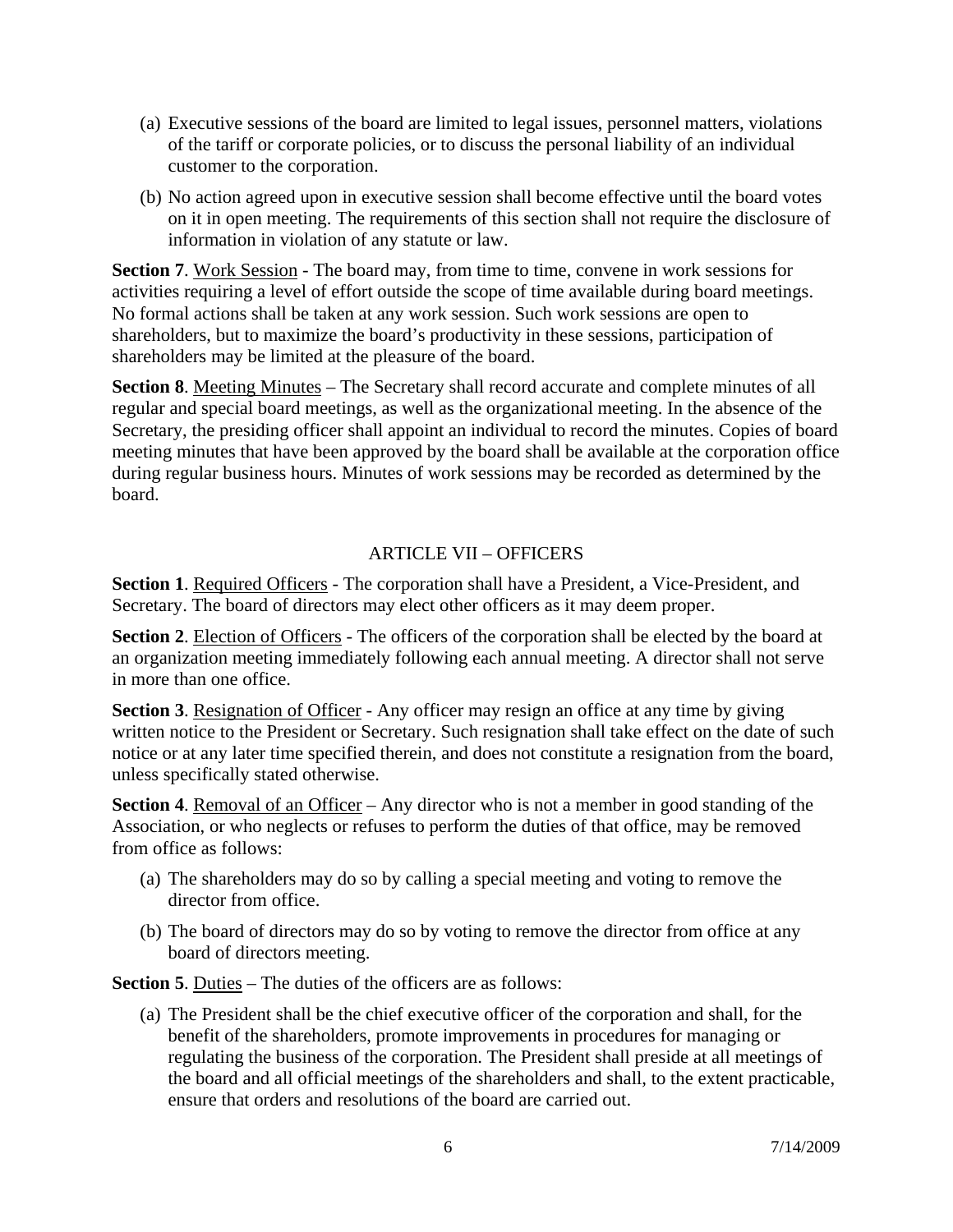- (b) The Vice-President shall act in the place of the president in the event of the President's absence, inability, or refusal to act and shall exercise and discharge such other duties as may be required by the board.
- (c) The Secretary shall have the responsibility for preparing and maintaining custody of minutes of the directors' and shareholders' meetings, for authenticating records of the corporation, and shall perform such other duties as required by the board. The Secretary shall submit minutes to the board for approval in a timely manner.

### ARTICLE VIII – AMENDMENTS

**Section 1.** Amendment of Bylaws - These bylaws may be amended as follows:

- (a) Shareholders may amend these bylaws by calling a special meeting as defined in Article IV, Section 3, for the sole purpose of bylaw amendment.
- (b) The board of directors may amend these bylaws by scheduling a bylaw amendment vote to occur during any board of directors meeting. Shareholders must be given no less than thirty (30) days notice before such vote takes place.
- (c) No bylaw amendment shall remove, modify, or in any way diminish the voting or amendment rights of the shareholders as defined in Section 1 (a) above and in Article III.
- (d) Proposed amendments to these bylaws shall be presented in print to the shareholders and the board of directors not less than thirty (30) days prior to any vote for amendment.
- (e) Notice of the proposal to amend these bylaws shall be posted on the official bulletin boards of the High Knob Owner's Association, Inc. not less than thirty (30) days prior to any vote for amendment.
- (f) After delivery to the shareholders and the board of directors, a printed copy of the proposed amendments shall be available in the High Knob Utilities office during regular business hours.

**Section 2.** Legislative Amendment – In the event that any portion of these bylaws is subsequently rendered invalid by act of the General Assembly of Virginia, those portions hereof which are not affected by such legislation shall remain in full force and effect until and unless altered or repealed in accordance with the term hereof.

**Section 3**. Typographical Errors – Typographical errors found in these bylaws shall be reported to the board of director at any meeting of the board of directors. The board of directors may, at its pleasure, delegate to any employee (or association member who agrees to do so) the duty of correcting the typographical error and republishing these bylaws. The requirements of Article VIII, Section 1 shall not apply to amendments made to correct typographical errors.

#### ARTICLE IX - CERTIFICATES EVIDENCING SHARES

**Section 1**. Form and Content - Shares shall be represented by certificates. Each share certificate shall state on its face the name of the corporation and that it is organized under the laws of the commonwealth of Virginia, the name of the individual or entity to whom issued, and the number of shares and the designation of the series, if any, the certificate represents. Each share certificate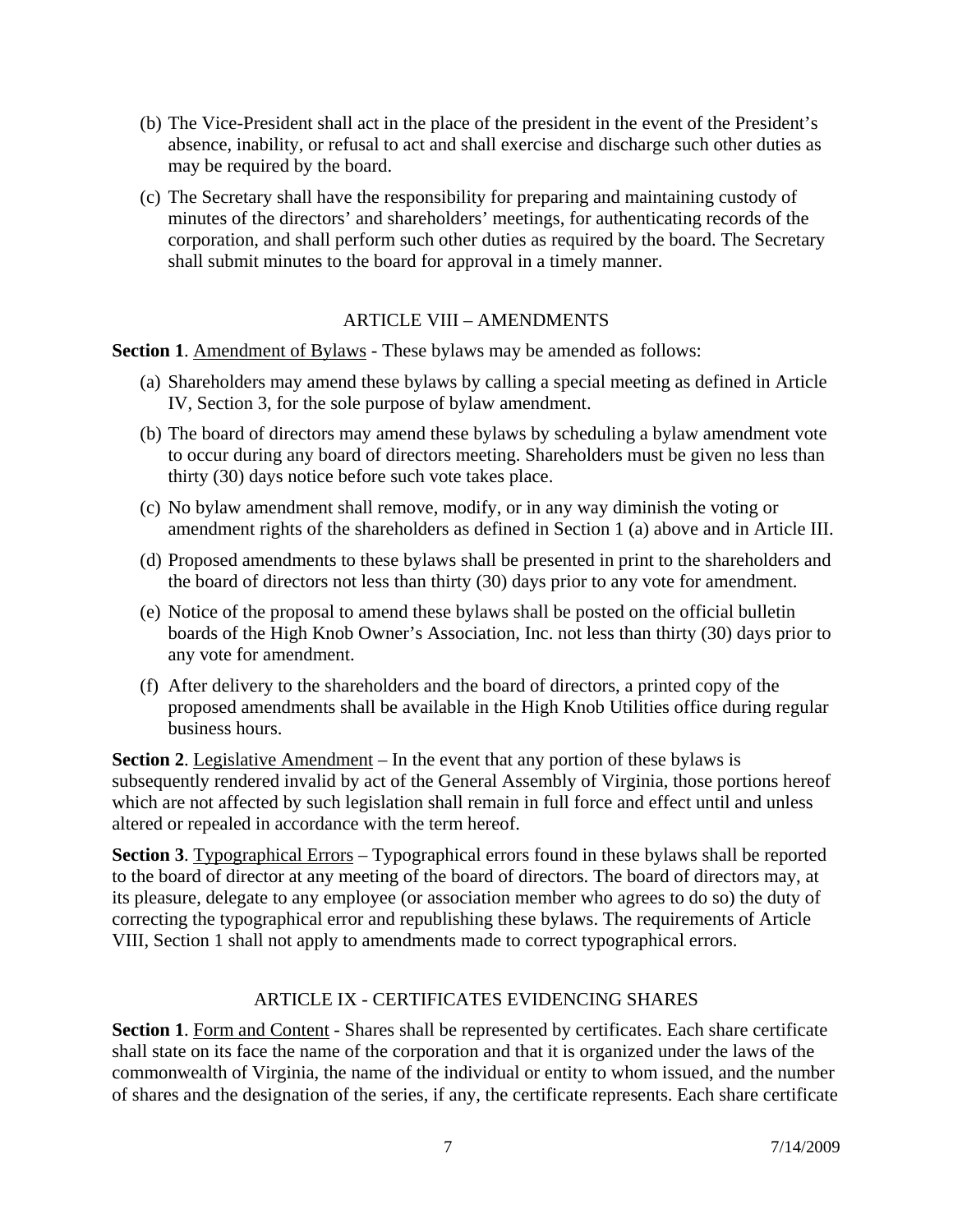shall be signed by the President or a Vice-President and by the Secretary, an assistant Secretary, the Treasurer, if any, or an assistant Treasurer.

**Section 2**. Transactions - All transactions of shares shall be made upon the books of the corporation upon surrender of the certificate for the shares transferred accompanied by an assignment in writing by the holder or by a duly authorized attorney-in-fact.

Section 3. Replacements - In case of the loss, mutilation, or destruction of a certificate, a duplicate, certificate may be issued upon such terms not in conflict with law as the board of directors may prescribe.

# ARTICLE X - LIABILITY

**Section 1.** Indemnification. The officers and the members of the board, in consideration of their services to the corporation, shall not be liable to shareholders for any mistake of judgment, negligence or otherwise, except for their own individual willful misconduct or gross negligence. The shareholders hereby indemnify and hold harmless each of the officers and directors from and against all liability arising out of contracts made or other action taken or failure to act by the officers or the board of directors on behalf of the shareholders to the full extent permitted under law. This indemnification shall also apply to any person authorized by the board acting in any authorized capacity on behalf of the corporation.

**Section 2.** Liability. The officers and the members of the board of directors shall not be liable for any failure of utility services or any other services provided by the corporation, or for injury or damages to any person or property caused by the elements, equipment failure, by any employee or other agent of the corporation, or by any other person, provided nothing herein shall be deemed to limit the scope of the insurance coverage maintained by the corporation.

# ARTICLE XI – FISCAL MANAGEMENT

**Section 1**. Fiscal Year. The fiscal year of the corporation shall be a twelve month period commencing January 1 of each year.

**Section 2**. Reviews. Within 90 days of the close of each fiscal year, or as soon thereafter as possible, the corporation shall order an audit of all books and financial records of the corporation by a Certified Public Accountant (CPA) employed by the board. Such CPA shall not be an occupant of any High Knob property or a member of the Association. In addition, any member of the Association, at the sole expense of such member, may cause the books and records of the corporation to be audited, during normal business hours and upon reasonable notice, by an independent CPA. The member shall be liable for any administrative expenses incurred by the corporation.

**Section 3**. Budget. The board of directors shall prepare an annual budget for the operation of the corporation as follows:

(a) Not less than forty-five (45) days before the commencement of each fiscal year, the corporation shall obtain a report from its Consulting Engineer giving advice and making recommendations as to the proper maintenance, repair, replacement and operation of the water system during such fiscal year and estimating the cost thereof.